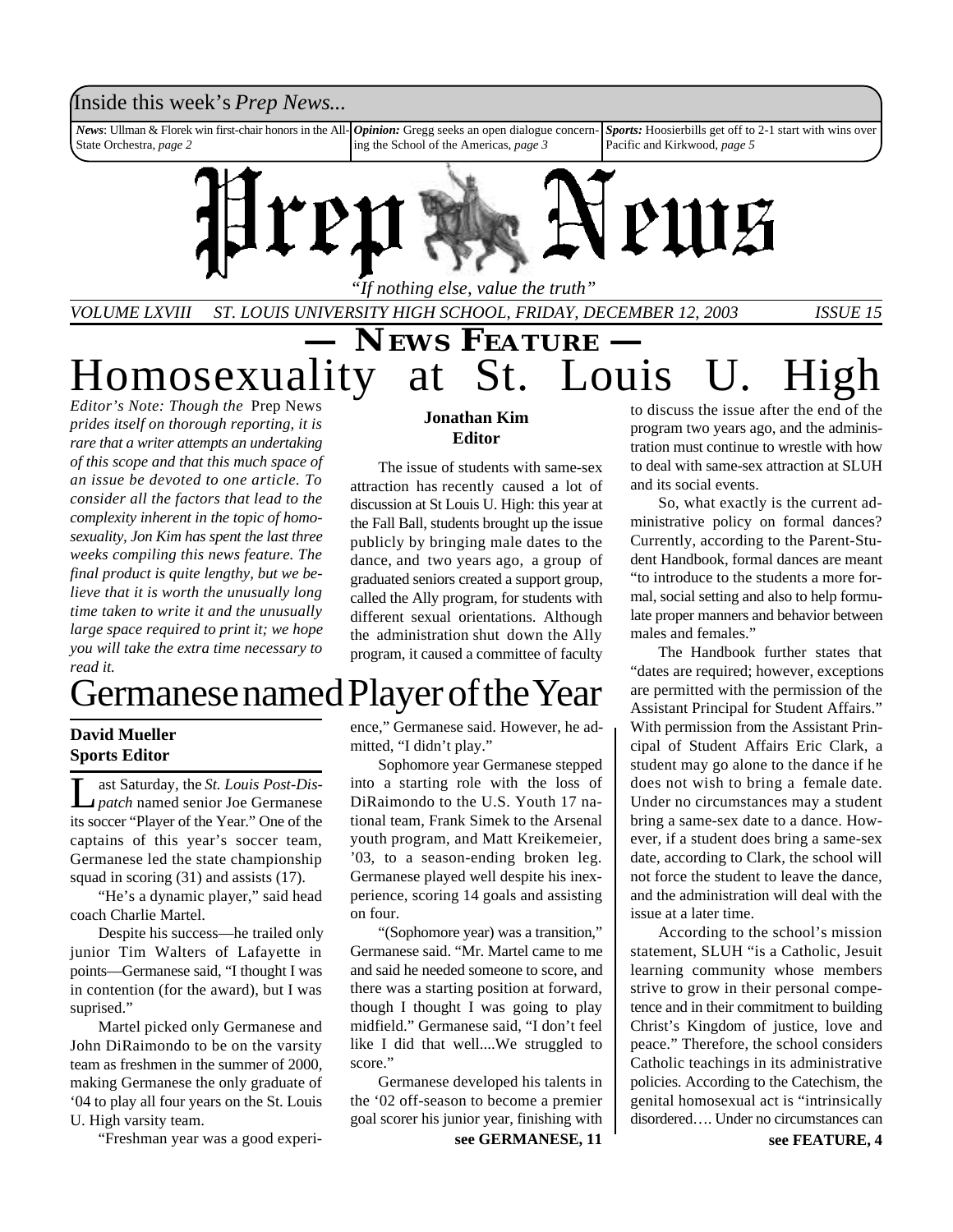# **News** December 12, 2003

### $\overline{\text{F}}$ ine Fine arts department will perform today

### **Tom Fontana Core Staff**

**D** uring activity period today there will<br>be a mandatory fine arts assembly uring activity period today there will that Choral Director Joe Koestner called "the performing arts department's Christmas card to the school."

The assembly will include performances by the symphonic band, the jazz band III, the combined choruses, the after-school dance classes, and, as students enter the gym for the performances, the circus club, for an "added touch." However, students should not expect too many traditional performances of holiday favorites. For example, the jazz band will perform a contemporary funk piece entitled "Two Seconds to Midnight," and the symphonic band will perform "Celtic Carol," an Irish celebration of the traditional

tune "What Child is This?" that Band Director Bryan Mueller called "Christmas meets Riverdance."

Koestner described the assembly as "a quick, varied program. Each group is performing for about five minutes. So if everybody gets down (to the gym) real

### **Brian Krebs Reporter**

Three members of SLUH's band jour-<br>neyed down Interstate 70 to Hickman hree members of SLUH's band jour-High School in Columbia, Missouri and to the All-State Band auditions. The students had to wait for most of the day. About 1,000 students tried out. After one audition with a prepared piece, they waited for call-backs. All who were called back then had to sight read the same new piece, a piece of music that none of the musicians had seen before.

Junior Charles Ullmann won the first tuba chair in districts on Nov. 11th. He competed with 39 tubaists and placed

quickly, it won't even take up the whole activity period."

In addition to offering holiday-themed entertainment for students as Christmas draws near, the assembly will serve a second purpose. Today's assembly will be a preview of sorts for this Sunday's winter concert. In the theater on Sunday at 1:00 p.m., the bands will perform and the



choruses and dancers will follow at 4:00 p.m. Tickets, which are valid for both parts of the show, cost \$5 for adults and \$3 for St. Louis U. High students and recent alumni. Tickets for children of gradeschool age and below are free.

Said Koestner, "In case students can't

make it to either of (the shows on Sunday), they'll have a chance at the assembly on Friday to get an idea of what quality the fine arts are here at SLUH."

Attendance at today's assembly is mandatory. Assistant Principal for Academics Mark Michalski explained that making attendance mandatory had a twofold purpose: "First of all, (SLUH has)

> many who participate in our fine arts program. Number one, we want to give them a chance to show the things they've done to the rest of the student body. Number two, I think it's important that we encourage an appreciation of the arts, and one way to do that is to have our students who are actually participating in the arts through our curriculum to present what it is that they do."

> Though students have an opportunity to attend the concert on Sunday, Michalski believes

in the necessity of a mandatory assembly. He said, "There are times during the course of the year when we put on different kinds of assemblies for students that are educational, for example, issues dealing with health, welfare, these kinds of things.

**see FINE ARTS, 3**

# Two SLUH students make State Band

third, but he will play first chair in the All-State Orchestra. This was his third year participating. Last year, he also won third in state. Of the experience, Ullmann said "It was probably the highlight of my year, thus far."

Last month, junior Paul Florek won first trumpet chair in districts, and on Saturday, he won first chair All-State. He was given the choice of playing in either All-State Band or All-State Orchestra. He chose the orchestra. His reasons are simple: "I always do orchestra. Orchestra is just better. It's more prestigious." Florek says he "looks forward to playing in orchestra next year because of the quality of musicians."

Sophomore Ben Anderson had also won the first chair in districts, playing the tenor saxophone. He accompanied Ullmann and Florek on Saturday, but unfortunately he did not win a chair. However, Anderson reflected positively on his experience, saying, "Besides the waiting, it was pretty exciting. I would encourage anyone who wants to do music to try out...You meet some great people."

Next on the agenda for Florek and Ullmann is a three-day state concert at Tan-Tar-A in the Ozarks early next year.

Band director Bryan Mueller is proud of his students and said, "I'm looking forward to another year working with these students."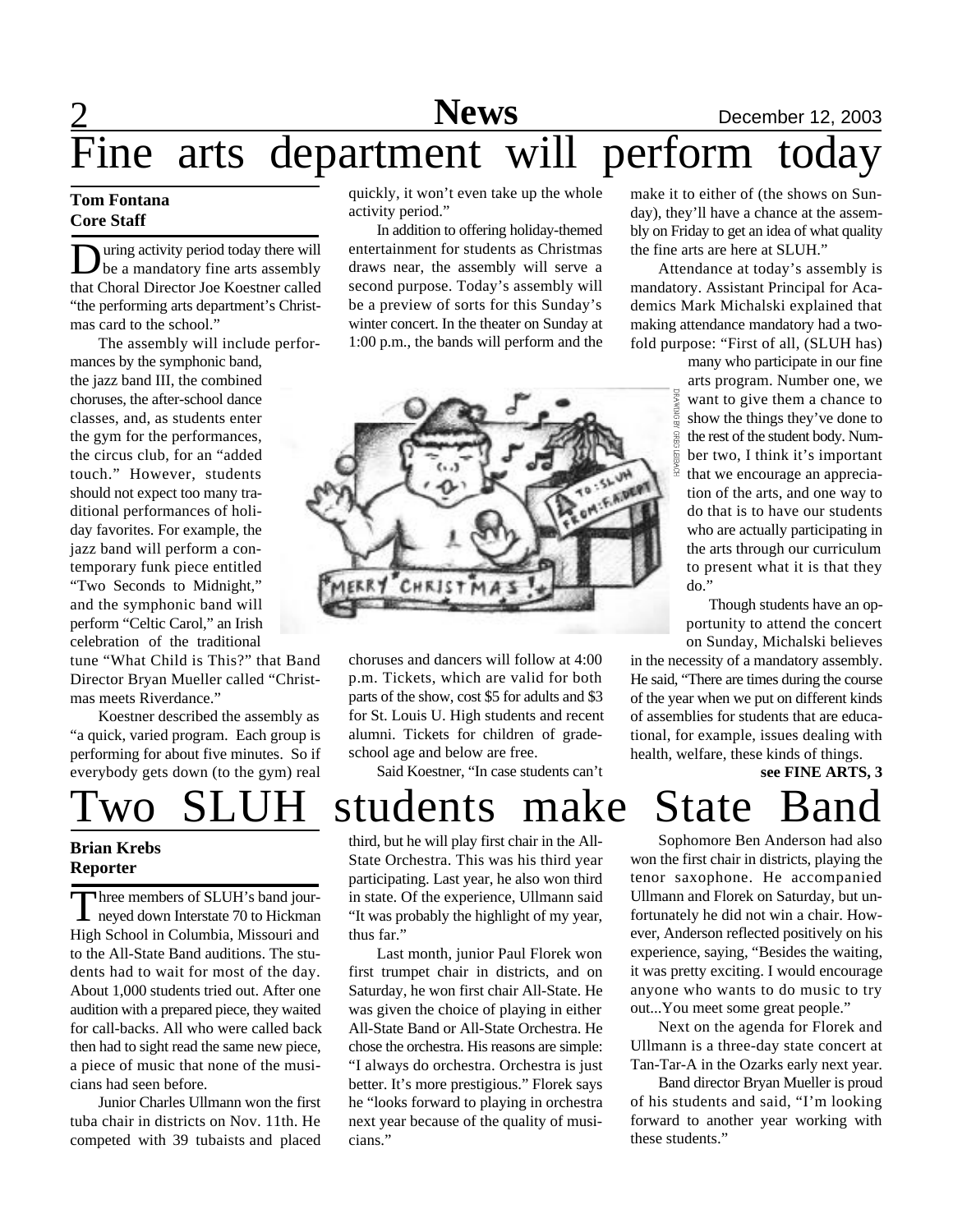## December 12, 2003 **Opinion** 3

## LETTERS TO THE EDITOR

## Gregg encourages SOA discussion

## Loyola Academy Gratitude for SLUH service

To the Editor:

My fellow classmates and I who went down to the School of Americas (SOA) have recently come across the article entitled "U.S. Army's School of the Americas excels in human rights instruction" that someone has been leaving here and there on the SLUH grounds. This article asserts from today's evidence that the SOA "is not only squeaky clean, and a model of transparency and accountability, but also provides the best human rights instruction for the military in the nation." Some of us have taken somewhat of an interest in this article along with its distributor and are excited to find someone who shares a similar fervor for issues relating to politics (whether we agree with this individual's particular stance or not), especially those concerning foreign policy. Please do not consider this a challenge but rather an invitation to initiate a discussion between this person (along with any constituents he may have) and us.

It is the possibility for a mature and open dialogue between individuals that I feel is one of SLUH's greatest assets. I fear it would be a shame not to take advantage of this opportunity for the free exchange of ideas that would provide students with the opportunity to gain so much more knowledge and perspective on an issue that they may not be familiar with. So we who went down to the SOA implore this person to make himself known to us to allow for the free exchange of knowledge and understanding from both parties.

Sincerely, David Gregg, '05

### *Quote of the Week*

*"God made man because he loves stories." —Elie Wiesel*

To the Editor:

Christmas comes in many shapes and sizes to our youth. For our students at Loyola Academy, Christmas came on Dec. 6, 2003. The day of activities, fellowship, and giving arranged by the students at SLUH's Community Service Program, the SLUH Mothers Club, and the SLUH Alumni Mothers Club, was a great day for our students. It was a day that provided a bond between middle school students and high school students. It was a day that made our boys feel extra special, a characteristic that many of our students do not experience on a regular basis.

Some of the comments from Loyola students about this special day included: "I loved the food!"; "The magic show was great!"; "The gift certificates and wallets were really nice gifts!"; "It was cool hanging out with SLUH kids—they are really neat!"

We are grateful for the continuous support that SLUH students provide for our mission. Your participation in this event is a shining example for our Loyola students that SLUH men live by their motto—"Men for Others."

Thomas M. Nolan Director, Loyola Academy

### St. Mathew's Parish

To the Editor:

I want to thank you and the Fathers Club and to compliment the SLUH students and their dads who came to St. Mathew's Parish the past two Saturdays. The workers were excellent, and their help to us was immense. We now have a new sub-floor and floor in our church sacristy, much to the delight of our parishioners. In addition, the outdoor recreation area which we provide for the neighborhood is clean. Plants there and in front of the church are mulched, the community garden is prepared for winter, leaves are

## FINE ARTS

(from 2)

"There are times when the administation from time to time decides that we think this is important enough for (students) that we're going to mandate that students go to it. In this case, I think the idea of helping students develop an appreciation of the arts through other students who are invovled in the arts (does this)."

Michalski went on to say that he saw the assembly not only as a fun experience, but as an opportunity to honor and commend students who participate in the arts

raked around the church and convent, and many other little jobs are taken care of.

This continues the long and wonderful tradition of collaboration between SLUH and St. Mathew's and once again testifies to the high quality of your students and the families from which they come. Keep up the good work.

Your names are joined to the long list of benefactors of St. Mathew's, for whom we offer Mass each Friday. And please remember that you are always invited to our 9:30 a.m. Mass on Sunday morning.

God's Peace! Mark D. McKenzie, S.J., '56

at SLUH. "I think its a wonderful opportunity for (students) to show the rest of the school the creative things they're involved in. Just like in the (awards) assembly (at the end of the year), what we're doing is recognizing students for the things that they've done in the midst of our curriculum."

Said Mueller, "We appreciate the administration's letting us give a holiday concert and invite everyone to see the rest of the concert on Sunday at 1:00."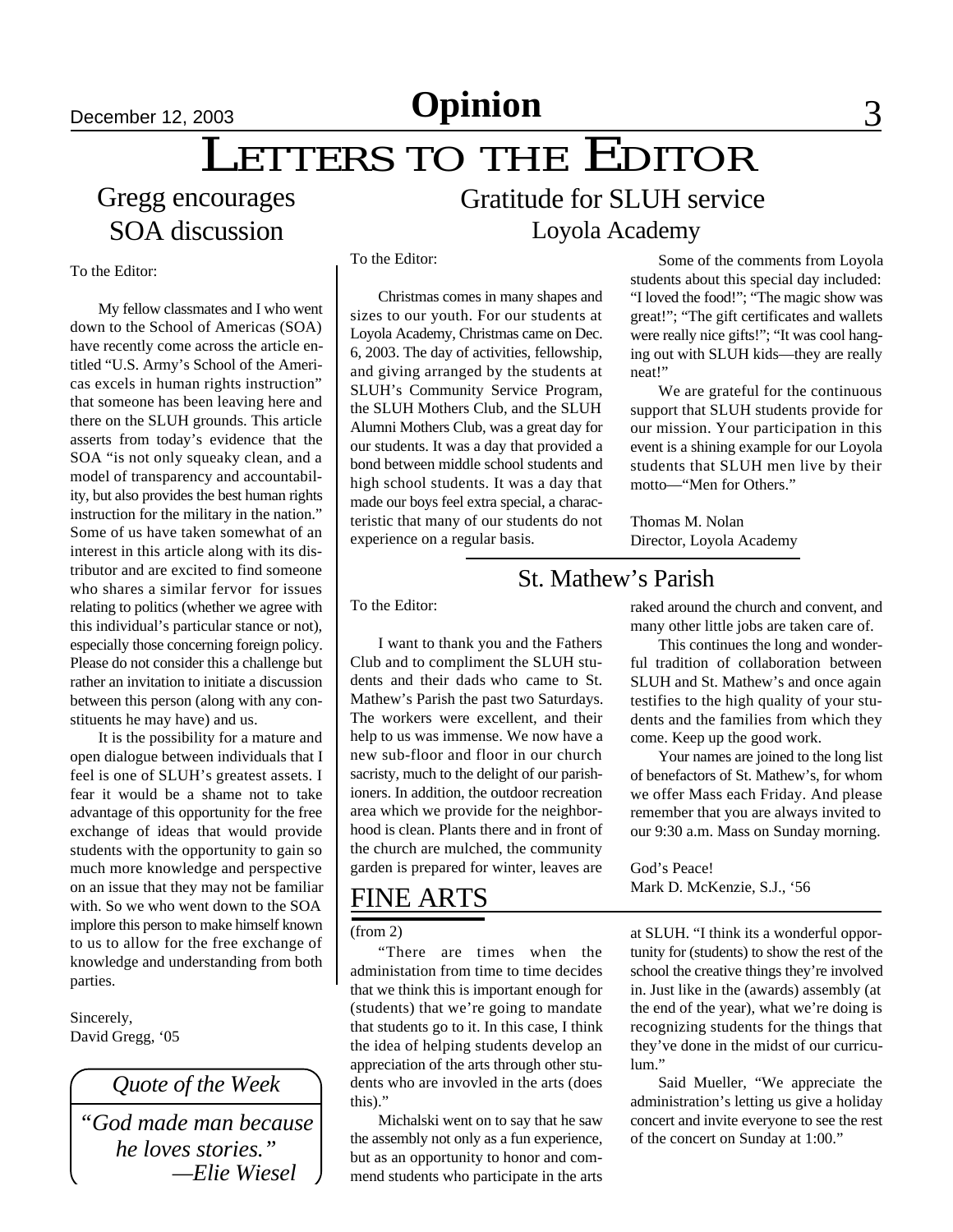*"This inclination, which is*

*objectively disordered,*

*constitutes for most*

*(homosexuals) a trial. They*

*must be accepted with respect,*

*compassion, and sensitivity.*

*Every sign of unjust*

*discrimination in their regard*

*should be avoided."*

*—Catechism of the Catholic Church no. 2359*

## $\overline{4}$ FEATURE

### (from 3)

(the homosexual act) be approved." However, "(People who experience the same-sex attraction) must be accepted with respect, compassion and sensitivity. Every sign of unjust discrimination in their regard should be avoided."

At the same time, the administration does not want to alienate or isolate students with same-sex attraction, and as a result, the issue of homosexuality, specifically allowing male dates to formal dances, presents a complex administrative problem for SLUH. After discussing the issue of same-sex attraction at SLUH, the administration has chosen to prohibit same-sex

dates as a result of meetings during the past two years that have discussed samesex attraction.

"We have had a committee of faculty who have been meeting about this issue (of same-sex attraction at SLUH) since I first came," in 2002, said principal Mary Schenkenberg. "We have tried to work very hard to make SLUH a safe place for all of our students, including gay students. We have had, as a result of those meetings, a faculty meeting devoted to this issue where we brought in speakers from the outside and our faculty discussed this issue in small groups."

Schenkenberg said that the committee "(was) looking at the whole question of how do we, as a Catholic school and a Jesuit school, minister to our students who are having issues of sexual identification. So in that light, we tried to look at 'As a Catholic school, what are our responsibilities? As a Jesuit school, what are our responsibilities?' The dance policy is a little piece of that."

According to Schenkenberg, the committee consulted students and psy-

chologists along with the Catholic Church's perspective to "think through the issue about what is our responsibility to the Catholic Church, what is our responsibility to our students, what is our responsibility to the Jesuits." The committee decided that the school needed to raise awareness in the school about students who have same-sex attraction by promoting respectful language in the faculty and students, by ensuring that the counseling department knew how to help parents and students who had questions with their sexuality, by listening to students, and by acquiring books in the library.

Part of the complexity of the issue regarding same-sex dates concerns the purposes of the formal dances in a contemporary social context in a Catholic school. There are different perspectives about what cultural messages couples send when they attend a formal dance.

"It really has to do with what is the philosophy behind

dating," said theology department chair Allen Boedeker. "If dating is identified as a way of learning to build interpersonal relationships with other human beings on a non-sexual basis, I don't know if there would be any problem with (same-sex dates). The difficulty is that in our society, dating tends to be geared toward a sexual outcome eventually, whether it's within or outside of marriage. And if that is the definition that people who engage in dating have for that activity, then we in no way could support (same-sex dating)."

In the context of this cultural attitude, the administration could not allow same-sex dates to formal dances because "there

> would be an implicit, indirect validation of a homosexual sexual behavior," said theology teacher Jim Linhares, "From the point of view from the Church, it would be an indirect but nevertheless meaningful validation of homosexual sexual behavior." Said Linhares, "Even if a

couple who comes to the dance are simply friends and they don't have a romance at all, they are stepping into the shoes of boyfriend and girlfriend, man and woman, lovers, and even ultimately, by extension, married people. So a formal dance- —boys and girls dancing with one another, having a date, picking her up, doing all of those things—it is a couple thing that presupposes a sexual relationship in a ritual way. If the school were to allow samesex couples to dances, it would at a ritual level be approving a homosexual sexual relationship."

From a cultural perspective, Linhares believes, "(Formal

dances) serve as ways for boys and girls to be with one another, to be closer to one another, exchange with one another in community supported ways. Dances allow you a safer, ritualized, socially acceptable way to say, 'All right, we are on a date together, I don't have to do this all by myself, I am being kind of shepherded through this.' It is pretty intimidating. A tradition of formal dances gives you a way to get you through that, sort of in a sense supported by the community, encouraged by the community."

Schenkenberg agrees, saying, "(Dances) have a formal part. There is romance with it. It has a kind of romantic feel in a courtship tradition, and so that is where I think our faculty is ready to spend the time and energy for male-female opportunities to do this."

**see DOUBLE FEATURE, 9** However, other people believe that date dances don't neces-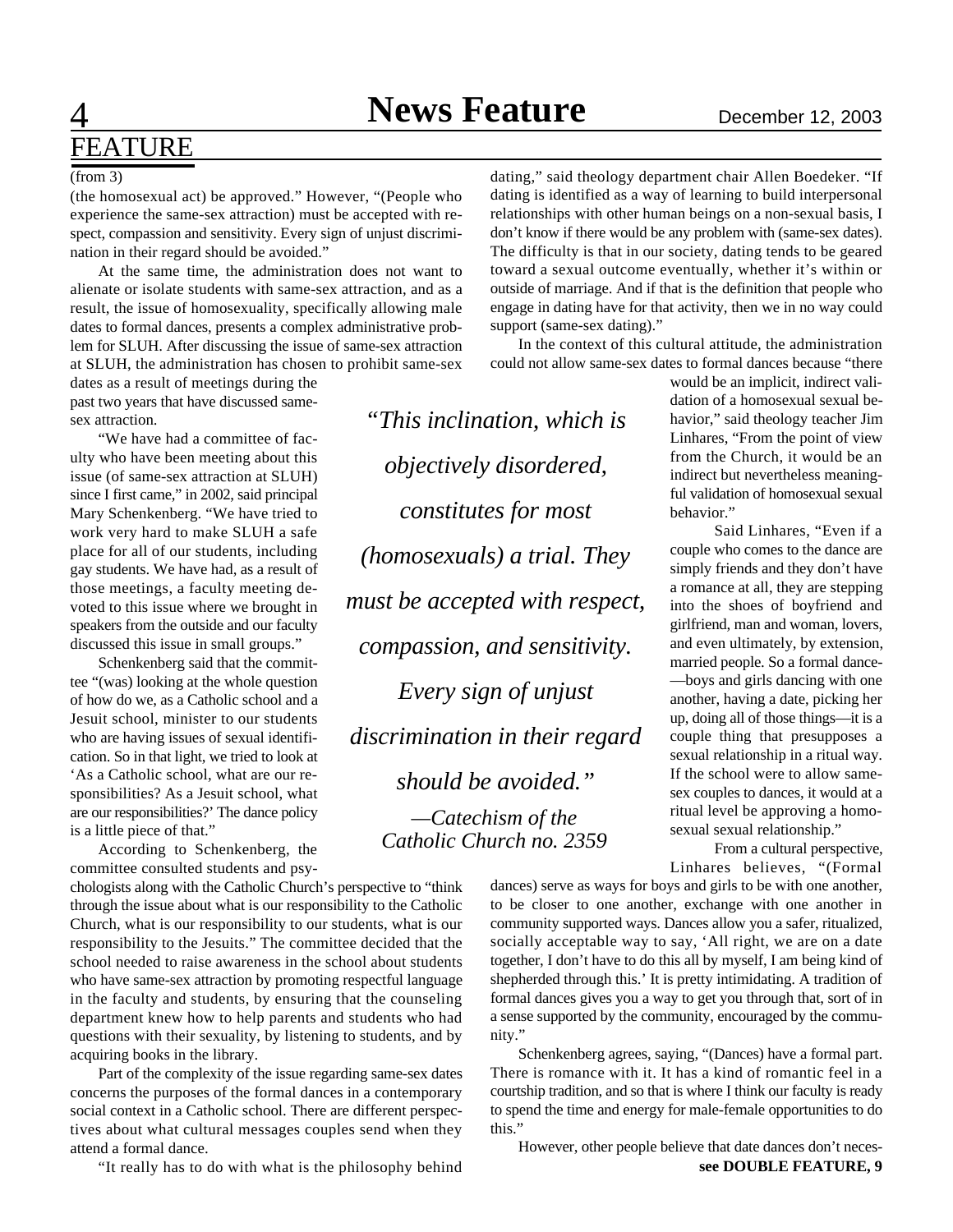## December 12, 2003 **Sports** 5 Hoopbills open season with win over Pacific

### **Kyle Poelker Reporter**

The trek down I-44 was a long one last<br>Friday for the Jr. Bills as they took a he trek down I-44 was a long one last road trip out west to face the Pacific Indians in a season-opening tradition that dates back to head coach John Ross's first year. The drive back to the U. High, though, wasn't as long because of the solid defeat handed to the Indians by the Jr. Bills in a dramatic 55-50 win.

The Jr. Bills opened their season on a stagnant and sloppy note, however, going scoreless for their season's first two and a half minutes. Jeff Milles broke the bagel mark with a three-point strike that opened up the season's scoring. Even with shooters like Milles, the first-half score was disappointing, but luckily, with Pacific's lack of dribbling knowledge, the Jr. Bills were able to keep the game close on the nearly 10 turnovers that they were handed.

Despite Pacific's sloppy passing, the Jr. Bills still managed to eek out 24 firsthalf points to put them only one point behind Pacific heading into halftime.

The third quarter was much the same as the first half, with low scoring and lots

of defense. Junior Dave Goettelman hit a three with four minutes left in the quarter to put the Jr. Bills just one point behind, but they couldn't keep up for the rest of the quarter, ending it down 41-37.

They fought back though, and with 1:31 left in the game Goettelman hit a layup to tie the game. Milles then hit a jumper with 42 seconds left that put the Jr. Bills ahead for good. Despite a huge block by the Pacific center on Mark Lubus, Andy Lowes iced the game on the freethrow line for a seasonopening win.

**against Webster.** With one tough road win in tow, the Jr. Bills squared off against Kirkwood on Monday looking for another away win. With the first game jitters

out of their system and John Kaminski back in the lineup after returning from

injury, the Jr. Bills looked much crisper on the court. They took control of the game from the start and handled Kirkwood's fullcourt pressure with ease, taking a 15-13 first quarter lead. Led by a stellar second quarter performance by Goettelman, who hit a trio of threes, the Jr. Bills led 29-25 at the half.

The back and forth scoring continued throughout the third quarter and into the fourth, with Kirkwood taking shots at the Jr. Bills' solid lead. It worked finally, and after a Milles turnover midway through the fourth quarter, Kirkwood tied the game

on an easy layup. But Kaminski got the offensive board on the next trip down the court and put the ball in to secure the lead.



**John Kaminski goes for a layup**

**Winter Rollout** Racquetball places second in

### **Tom Carrow Reporter**

This past weekend, the St. Louis U.<br>High racquetball team faced off This past weekend, the St. Louis U. against all of the area teams in one of the most important high school tournaments of the year. The Winter Rollout has five boys divisions, divided by skill level. Division one contains varsity seeds one through four; division two contains varsity seeds five through eight, and so on. For each individual win by a player, the team receives points, and when a player advances in his bracket, he accumulates more points. The points are added up in the end to determine the final team champion.

The Racquetbills came flying out of the gate early, with few players losing in the first round. As the day progressed, matches got tougher and tougher, but the SLUH players stayed strong. By the early evening, the current team-point totals were

released, with SLUH in the lead, followed closely by DeSmet. The other teams in the field posed no threat, and they continued to fall farther and farther behind. As the late rounds of the tournament progressed, nearly everyone left was from SLUH or DeSmet, and the matches were getting increasingly evenly matched, causing long games.

The semifinalists and the finalists garner the most points, so they are the most important matches. Division one started with number two seed Tom Carrow facing off against DeSmet's number one seed Eric Becker. Carrow lost in two straight games, 7-15, 14-15.

On the other side of the bracket, SLUH number one seed Phil Mathews took on number two seed Charlie Hostman from DeSmet. The game was a long battle, with long rallies and many diving shots. After a long first game, Hostman came out ahead, 15-13, but the second game was dominated by Mathews, 15-3. The

tiebreaker was to be another long game for the two exhausted players, but Hostman prevailed, pulling away after an otherwise close game and winning 11-8. Head coach Joseph Koestner commented that Hostman was "really on fire, hitting all of his shots." The loss set up an all-DeSmet final, guaranteeing a large number of points for them.

SLUH's hopes were still alive, however, with players in the finals of three other divisions. The division two finals were between SLUH number five seed Eric Durban and DeSmet's Brett Bronenkamp. Bronenkamp was too much for Durban, who fell 14-15, 4-15. Division three was nearly the same with JV sophomore Justin Langan taking 2nd place. JV-2 star Matt Koch won a final match in division four, but couldn't salvage a victory, and DeSmet ended up running away with the tournament, winning 790 to SLUH's 485.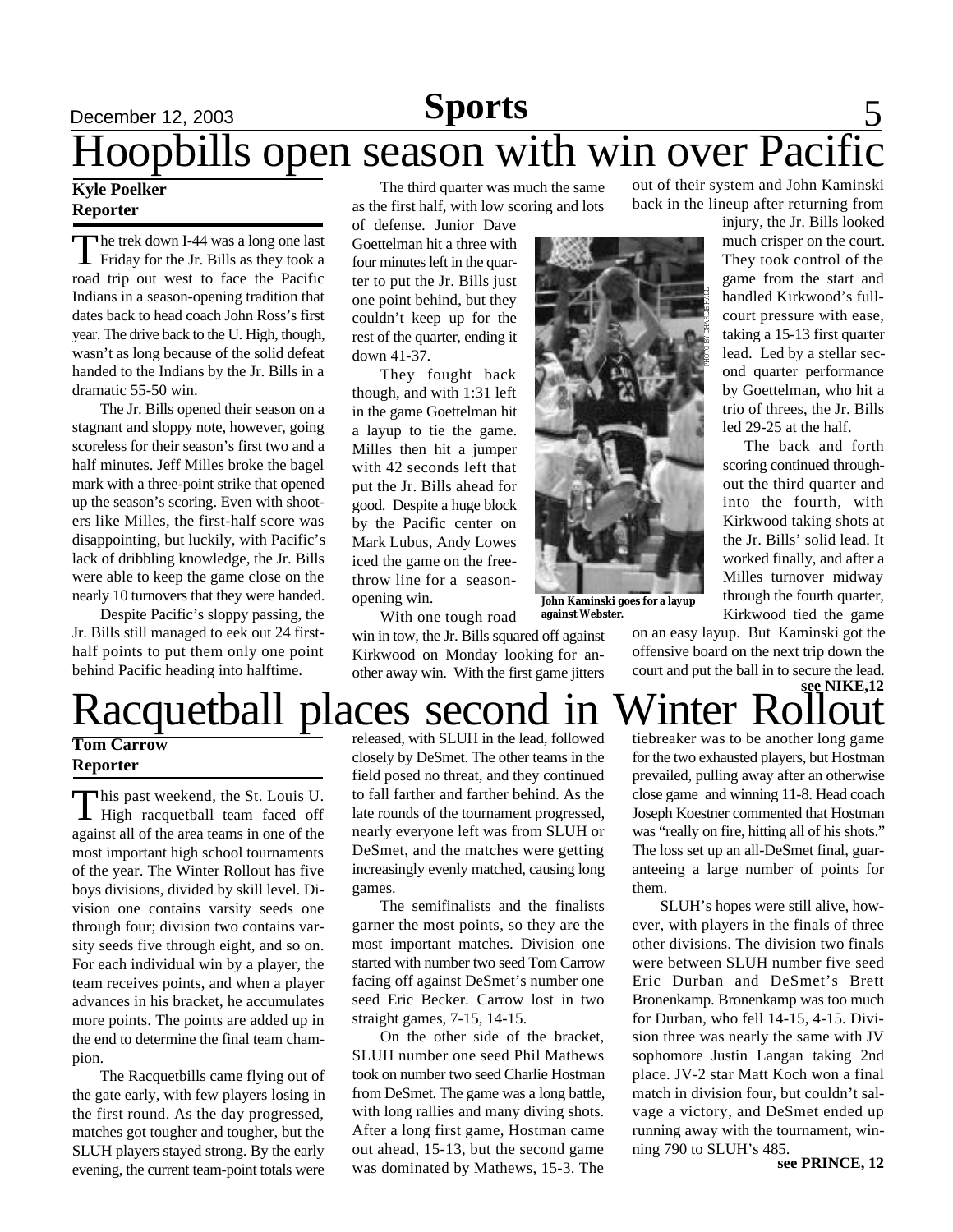## 6 **Sports** December 12, 2003<br>defeat rival CBC, 48-21 Grapplebills

### **Harold Carter Reporter**

The St. Louis U. High wrestlers<br>dominated archrival CBC with a The St. Louis U. High wrestlers 48-21 win on Tuesday evening at St. Louis U. High. Coming off two consecutive wins over Windsor and Hazelwood West, the Grapplebills were looking to remain undefeated and avenge last year's loss to the CBC Cadets.

After three byes gave the Jr. Bills an automatic 18 points, the Jr. Bills started rough with a well-fought match by junior Jeremy Bledsoe (112 lbs.) who lost to Spencer Mango (ranked 2nd nationally), and a loss in the 135 lb. weight class by sophomore Sam Cummings. Even with a slow start, the Jr. Bills took charge of the tiring Cadets with a win by junior Andrew Poulin (119 lbs.), a 7-2 decision win by junior Christopher Cahill (140 lbs.), and



With the duel becoming even more



**Mike Smith takes down his CBC opponent.**

challenging for the Cadets, the seniors showed why they are the leaders of the young and developing Jr. Bills team by putting the match out of reach from CBC.

According to head coach Tim Curdt, the seniors in particular "wrestled from their hearts" against the CBC Cadets. After a weekend of sickness, Ryan Stevenson

# overwhelms Busiebills

### **Tom Fucoloro Reporter**

L ast Friday night, the St. Louis U. High hockey team battled the topranked team in the area, the CBC Cadets. Despite extensive efforts to improve the team's 1-5 record, the Jr. Bills finished with a disapointing 10-1 loss. The Icebills then lost to Chaminade on Monday night by a final score of 5-1.

In front of a large crowd of SLUH fans, the Icebills stepped onto the ice with the energy and determination to stop the highly skilled CBC team from gaining good scoring positions. By forcing the CBC skaters to one side of the ice, the Icebills stopped their offensive skill for most of the first period. With a goal from freshman Dan Steck, the Jr. Bills showed the individually skilled CBC offense they could stop them as a team, at least for a period.

After the first period, however, the Cadets began to force their way through the Jr. Bills' defense. Despite multiple CBC goals, the Jr. Bills did not quit trying at any point in the game, but the Cadets walked away with a 10-1 victory.

Monday night, the Icebills faced a much different challenge in the Chaminade Red Devils. As senior defenseman Colin Dowling said, "It didn't seem like either team was into the game."

The Jr. Bills played fundamentally well, but they lost because of technical mistakes. Similar to the CBC game, the Icebills and Red Devils were tied 1-1 at the end of the first period thanks to another goal by Steck. But the Red Devils were able to capitalize on some Jr. Bill mistakes to score four more goals by the end of the game to leave with a 5-1 win.

Jr. Bill goalie junior John Pecher played a strong game, which is a good sign for the Icebills, who lost starting goaltender Charlie Effinger before the start of the school year.

The players want to thank their fans for supporting them this past weekend. The Icebills face strong rival DeSmet on Saturday night at 7:30 p.m. at the Affton Ice Rink.

(171 lbs.) overcame his ailment and a seven point deficit to pin his opponent in the third period with only 4.6 seconds

remaining in the match. Mike Smith (145 lbs.) also fought back from nearly being pinned in numerous peculiar positions to defeat his Cadet opponent with a late period pin.

Jump-starting a season with a 3-0 record, Curdt said, "even though a win over a ranked team is nice, we still have a lot of development and work to do." The Jr. Bills will have a full weekend coming with a Friday dual match against Ft. Zumwalt North and the

Ritenour Tournament on Saturday.

## **Andrew Mueth Reporter** Speech team orates at Ursuline

L ast Sunday, the St. Louis U. High speech team competed for ribbons and glory at Ursuline Academy. Several schools participated in a competition that involved intellect as well as poise, wit as well as drama. Students competed in seven categories: original oratory, radio, poetry reading, humorous/serious, duet, prose, and extemporaneous (spur-of-the-moment) speaking. According to speech team coach Kathryn Whitaker, the team did well for their first meet. The team felt that they increased their league standing at the meet. "(The participnts) are very strong and have lots of enthusiasm (for the event)," said Whitaker.

While all of the team did very well, Whitaker pointed out junior Paul Barker, who competed in two categories. The second of Barker's categories, prose, was taken on at the very last minute, only several days before the meet. Even with this late notice, Barker was able to pull off two blue ribbons at the meet. Said Barker, "(The meet) went really well; however, the guys are way outnumbered by the girls (who compete). It's a really fun team thing, though."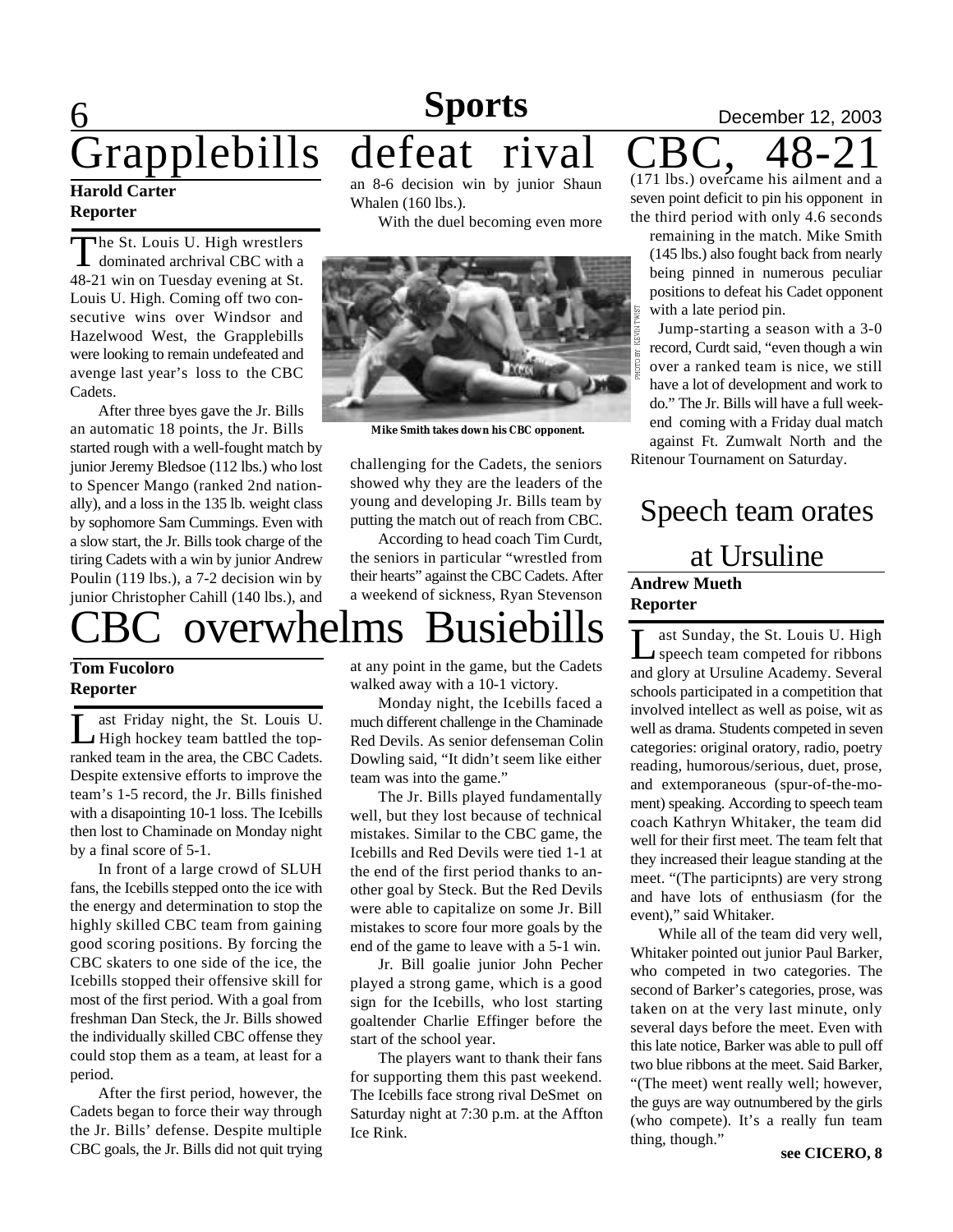## December 12, 2003 **Space 7 News** 7 spreads holiday cheer around town **News**

### **Timo Kim Core Staff**

As Thanksgiving passes and Christ-<br>
Mas approaches, numerous St. Louis s Thanksgiving passes and Christ-U. High students have offered their time and abilities to help make the season special for various local charities and organizations. Coordinated by the Fathers Club, the President's Ambassadors, and Community Service Project (CSP), these activities ranged from special dinners to daylong parties.

For three weekends before Thanksgiving, SLUH students and their fathers traveled to St. Mathew's parish to help with one of the Fathers Club's yearly projects. Although their main project consisted of replacing an old floor in the sacristy, the students also raked leaves, collected trash in an outdoor recreation facility, and cleaned up the grounds of the parish.

"I'm really grateful for the help from St. Louis University High," said Father Mark Mackenzie, the pastor of St.

### **Sean Powers Reporter**

 $\overline{\mathrm{L}}$ ast Friday night, while most people stayed indoors, the St. Louis U. High science club backpacked in the cold, arriving at the Bell Mountain trailhead in the Mark Twain National Forest in the dark around 7:00 p.m. Snow had fallen in the area earlier that day, dusting the trail located west of Farmington in southern Missouri. Science club moderator Steve Kuensting said, "It was a bit cold during the night, but everyone did well. There was no complaining at all."

Seniors Ryan Vierling and Dan Leiser, juniors Jared Luner, Luke Dang, Sean Powers, Kevin Hatch, sophomore Dan Marincel, freshmen Tim Metcalf, Peter Kidd, and adults Steve Kuensting, Jeff Luner, and Norm Birtley backpacked a total of twelve miles and returned back to St. Louis early Sunday afternoon.

The twelve backpackers started right away on the trail. On Friday night, they hiked four miles through the cold forest

Matthew's parish, "We are always delighted to have help from the SLUH Fathers Club."

Also during the Thanksgiving season, the President's Ambassadors continued their yearly projects in the community. Three Sundays ago, they collected and distributed Thanksgiving baskets for 25 needy families in St. Henry's parish. On Thanksgiving, they carved turkeys, cut pies, and prepared other food with their fathers for an evening turkey dinner at the St. Francis DeSales parish.

Last Saturday, the President's Ambassadors held an all-day Christmas party at SLUH for the students of Loyola Academy. Their celebration began with dodgeball games in the gym followed by activity stations, in which teams of children would compete for points. These activities included throwing footballs at targets, bowling with washers, and a contest in which every child and Ambassador tied ballons to their ankles and ran around the gym trying to pop the others' balloons without losing their own balloons.

free from the wind. In the valley, the hikers found a campsite at Joe's Creek around 10:00 p.m. They made a fire for warmth in the cold night, and after about two hours of jokes and stories around the fire, most of the members retreated to their tents.

A cloud-free sky and a shining sun greeted the valley Saturday morning. The hikers awoke late and cooked a warm meal for breakfast to warm up. Then they broke camp, stuffed their backpacks with all their gear, and started on the trail around 1:00 p.m. The trekkers hiked four miles, most of the time uphill to the top of Bell Mountain, a rise in elevation of 600 ft. Eventually, they made it to the top of the mountain in time to take a view from a glade, watch the sunset, and collect wood for a fire.

The highlight of the weekend came just after a vibrant sunset when the backpackers built and lit a fire. At its highest point, flames reached twelve feet tall. "The fire made everybody happy. We needed to warm up. A fire makes people feel secure at night." said Kuensting.

"(Dodgeball) was throwing the ball, kicking the ball, or whatever; it turned out to be a free for all," said President's Ambassador Skip Young. "(The Ambassadors) had to do some clean up afterwards, but other than that, (the party) went really well."

After a pizza lunch, the children met Santa and received gifts from the SLUH community before watching the Short Attention Span Circus of SLUH perform various feats of juggling, magic acts, and clowning in "A Christmas Pantomime."

 CSP celebrated the holidays by having Christmas parties at several of their normal venues. In the past two weeks, they have held Christmas parties at the Girls Hope and the Boys Hope service venues and held special dinners at the St. Patrick Disabled Women's Shelter and the St. Peter and Paul Shelter. CSP Coordinator Suzanne Walsh emphasized, "I am so appreciative of all the generosity and kindness of all the people who have helped out with these projects."

# Science club treks across vast distances

Sunday morning, the group awoke early to a beautiful sunrise from the glade atop the mountain. They quickly packed their gear up and ate a quick breakfast of granola bars and Power Bars so they could arrive to the vans on time. The backpackers continued on their hike four more miles, going slightly downhill untill they arrived at their starting point. Everyone arrived back unharmed, and they drove back to St. Louis.

First time backpacker Kevin Hatch said, "It was a good opportunity to introduce myself to backpacking, going with people who knew what they were doing like Mr. Kuensting."

The science club is planning on going backpacking again over Christmas break to the Paddy Creek Wilderness and this spring break to the Grand Canyon. Kuensting said, "We all enjoyed this trip and are getting ready for the Grand Canyon this spring break." For pictures of the past trip, visit the science club's website at: http://www.sluh.org/bioweb/ scienceclub/photos/125-703/125-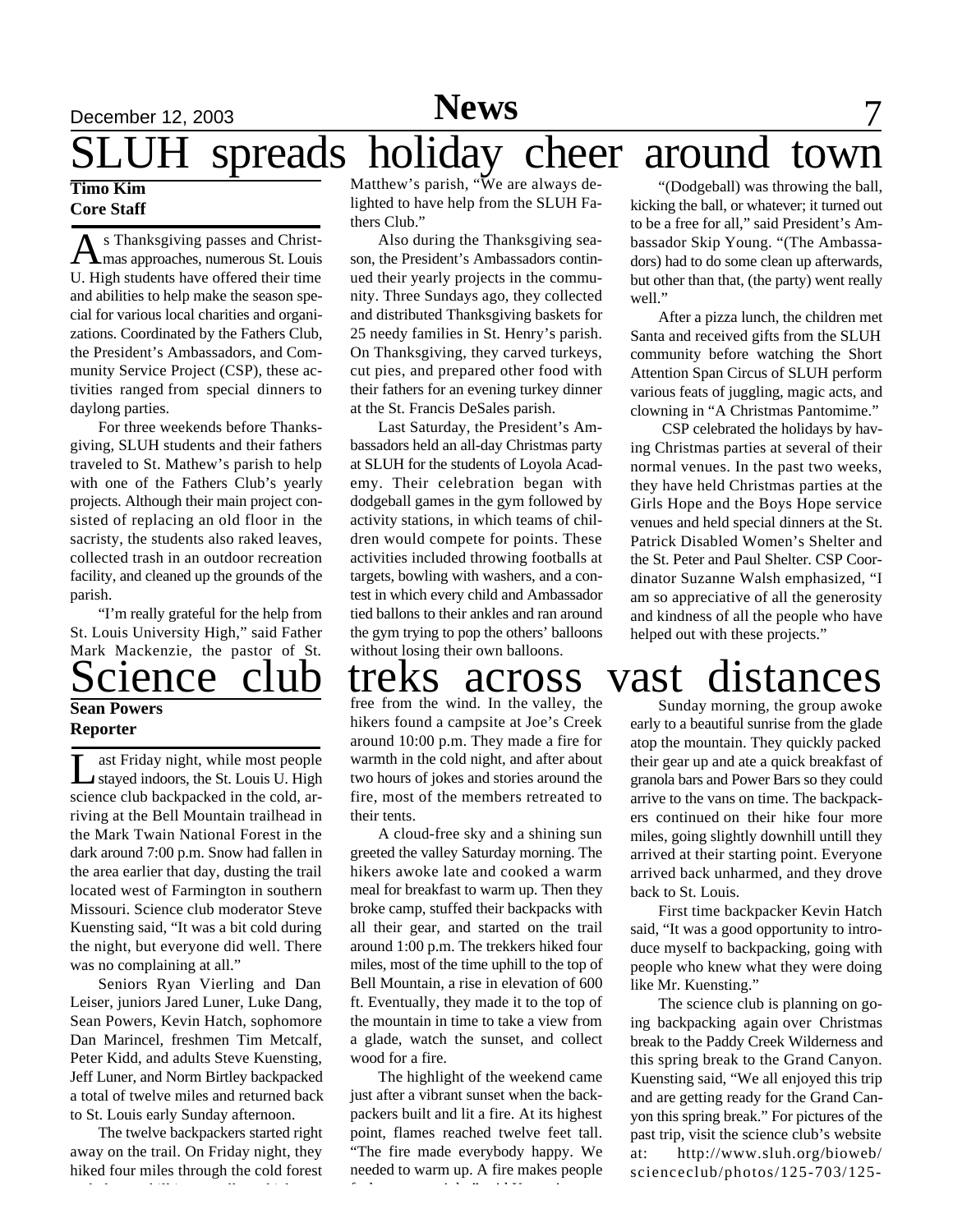## Underclassmen cap successful soccer seasons

### **Brian Wulf Reporter**

8

**O** in the night of Nov. 10, a<br>slight breeze swept across the field<br>of the St. Louis U. High Stadium, where n the night of Nov. 10, a slight breeze swept across the field the SLUH and CBC B-teams met in the final of the McCluer JV Tournament, each sharing a head-to-head record of 1-1.

After two hard-fought halves of soccer, the teams were deadlocked at one, until Chris Schrank sent a left-footed shot careening into the side netting.

"I enjoyed scoring Germanese-style," Schrank said, reflecting on the event. The 2-1 victory in the championship capped off a great 16-4-2 season for the Jr. Bills.

Head coach Steve Schad said that the victory was a "team effort" and that "the team really reached their peak at the end of the season."

This season held a unique significance, since Schad moved up to B-team to coach several of the players for a second straight season. Schad spoke of having "higher expectations" for this group because of his prior relationship with them on last year's freshmam team. The level of comfort led to the success of the Bteam experience throughout many of their games.

However, the B-team did experience

## Belugabills win first meet **Nick Appelbaum Reporter**

The St. Louis U. High swimming and<br>diving team wasted no time getting he St. Louis U. High swimming and down to business for the 2003-04 season. After winning their first meet last Thursday of last week, the Jr. Bills set their sights on Lafayette the next day. The Nautilusbills quickly sank their opposition, nearly doubling Lafayette's score.

On Monday, the Speedobills traveled south to Cape Girardeau to take on Cape Central. Despite the slippery walls and an overall lack of vigor, the Jr. Bills were victorious once again. After the meet, junior Tim Heafner commented, "The strength of this team is that we stay in our lanes well. It's obviously the key to our some difficulties due to a roller-coaster schedule and competitive play from quality opponents. The B-team responded well to their losses with big wins like their 10- 0 win over JFK and 8-0 victory over Hazelwood West.

The B-team, primarily consisting of sophomores, received valuable help from four freshmen on both the offensive and defensive sides of the ball.

Freshman Matt Leinauer and sophomore Tom Irvin led the team in scoring, converting in key situations, specifically in their 2-0 victory over Chaminade late in the season.

Sophomore defender Mike McCarthy, commenting on the season, said, "We worked very hard throughout the season and it showed on the field."

The SLUH C-team also had a very respectable record of 11-6-1. Experiencing SLUH athletics up close for the first time, the freshmen adjusted well and pushed into the season with great determination.

C-team coach Tom McCarthy was excited coming into the season because of what he called "a large talent pool."

The freshmen started out well with a convincing 3-0 win over Vianney, but lost their next four games, partially due to several unfortunate injuries in September

Despite their success, the Belugabills are wary of the competition, namely Parkway South, who won three state titles in a row (1998-2000) and are brooding over their current two season drought. After nearly doubling their roster size, Parkway South hopes to nullify SLUH's incredible depth. Jr. Bills head coach Fritz Long admits that Parkway South is "definitely the team to beat," but thinks that Parkway South's boasting will be their downfall.

The prestigious Marquette Relays, which the Aquabills won last year, consisting completely of various relay events, will give the Jr. Billikens an opportunity to see just how deep Parkway South and the other contenders are. The meet will start at 4 p.m. at Marquette High School, and fans are encouraged to attend (blue

that sidelined a couple key players.

The loss of players did not hold the freshmen team down for long, as they went on to win their next eight games in a row.

McCarthy said, "Our depth on the field and critical scoring helped out a great deal." Freshmen forward Rusty Brooks contributed seven goals during this streak and went on to lead the team in scoring.

Another factor that led to the success of the freshmen team was the key leadership demonstrated by the captains, Freshmen Kenny Gravlin, Andy Weis, and Bryan Bander. Their leadership showed through in the C-team's huge victory against CBC.

Gravlin, talking about the game, said, "We played extremely hard, and fortunately, we came out on top."

At the end of the season, the overall morale of the freshmen was high.

Looking back, Andy Weis recalls, "Despite our troubles early on, we came together and made a good season out of the whole thing."

Both the B and C soccer teams have developed well over their respected seasons and are optimistic in continuing the soccer tradition of SLUH.

### CICERO

 $(from 6)$ 

Most of the team earned blue ribbons, a score that is equivalent to an 'A' on a test. Whitaker felt that it was a very strong day in the storytelling categories. The team earned three out of four first places in the scenes categories, which included scenes from several plays, including *The Elephant Man*. They scored a red ribbon in extemporaneous speaking, a red ribbon in original oratory, a blue in poetry, a blue in prose, a blue in humorous/serious, and several other blue ribbons.

The team consists of numerous new orators, who all played their part. The contest is very much a team event, with each member doing his best individually in order to help the team succeed. Whitaker and the whole team look forward to their next meet, on Feb. 1, and to the remainder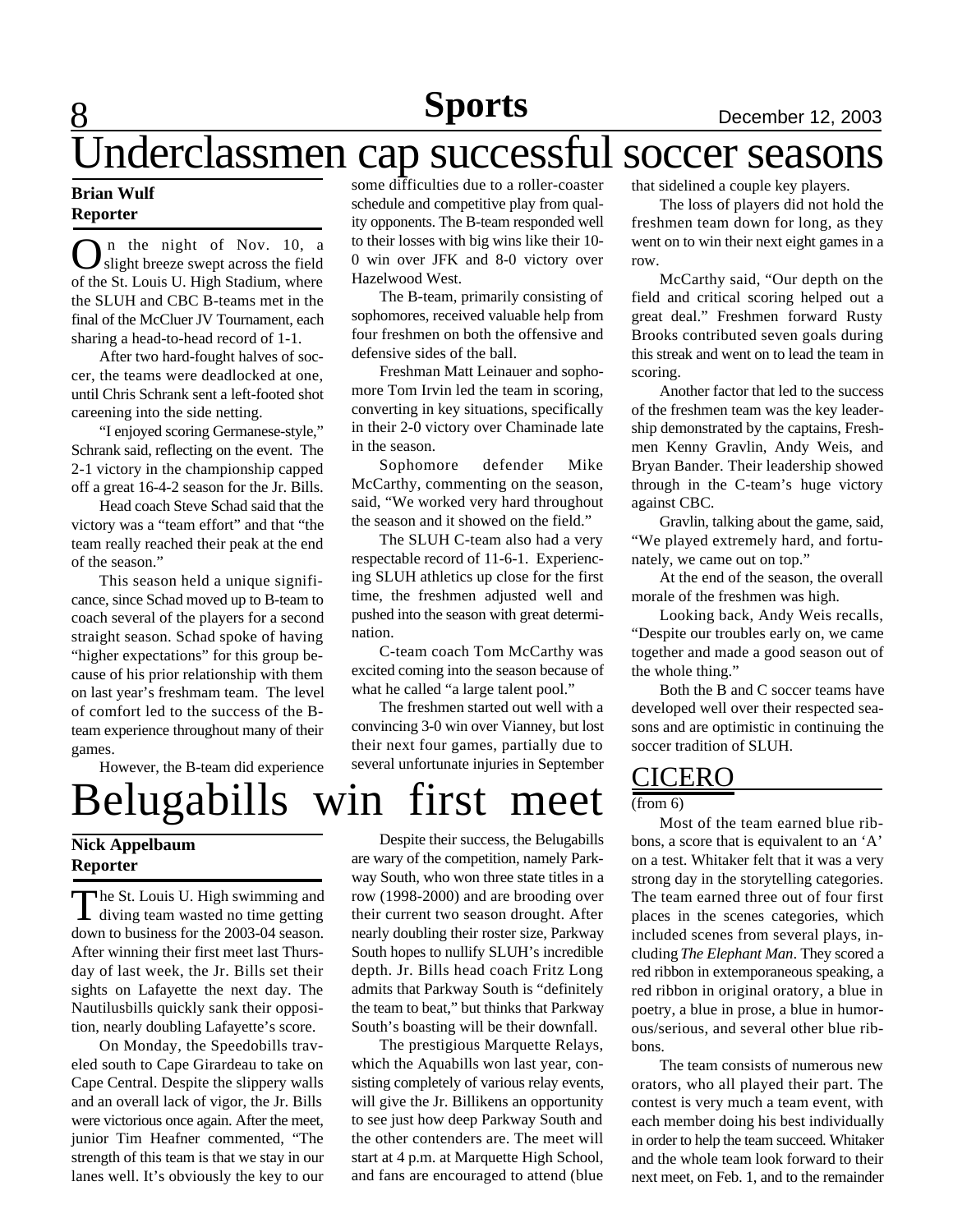## DOUBLE FEATURE

### (from 4)

sarily imply a sexual relationship, but rather serve as an opportunity for students to interact with others in a social setting.

Said Clark, "My own personal opinion, I don't know if I really believe if (a formal dance couple) is a symbol of marriage no matter how far (the symbol) is." Clark believes that dances should facilitate the "proper behavior between males and females," meaning that dances should teach SLUH students proper social etiquette towards females in general. Clark expects each student "to treat (his date) like a young lady. Does that mean that you are going to marry her sometime? No."

In a letter written to express his opinions on formal dances, Jeffrey Harrison, S.J., stated that SLUH is "freighting our dances

with much more meaning and purpose than they can bear. I have been very surprised by what seem to be the assumptions that our boys are all, more or less, headed for marriage. Not only does this exclude our gay students, it also excludes those who may enter a life of vowed celibacy as well as those who choose to remain single. If dances, even in some small way, must mirror married life, then this creates perhaps more problems than it solves…. All of our young men, headed for marriage, gay, vowed, single, whatever, are going to live in a world of women. Can we not say that our dances are opportunities for the students to move in a social setting which helps them learn how a Christian young man behaves among the women with whom he will one day study, work, worship, and live?"

In an interview, Harrison said, "I am not saying that it couldn't be (a rehearsal for marriage), but that it is not, in and of

itself, intrinsically a rehearsal for marriage. If you knew for sure that you aren't going to get married, then how could you come to this?"

Harrison believes that dances are "an opportunity for young men and young women to get together on a social level and learn what that is about. Personally, I don't see why that has to be done on a one-to-one, Noah's Ark one-by-one, two-of-each kind of thing. If it is all boys, obviously the thing doesn't work. If it is all girls it doesn't work. Does it have to be couples? I don't see that it has to be."

Senior Dan Lieser, who brought a male date to the Fall Ball, agrees with Harrison. "(Formal dances are such) that you know how to interact with others in a formal setting. I think (formal dances are) supposed to (help students) learn manners. While I think it is important to know how to socialize with women, I don't think it needs to be the sole purpose of the dance. I think that you are also with your guy friends from SLUH and your dates are part

*"You could argue that (supporting gays as human beings) meant support groups here at SLUH and being able to bring a male to a dance. Or you could make an argument that neither of those things is appropriate. It isn't clear from the Catechism just by itself what the best way to support is."*

> *—Theology teacher Jim Linhares*

of that experience, but I don't see why (the dates) have to be women."

If this policy could possibly exclude students with same-sex attraction who want to bring male dates, what does the Catechism's teachings—that "(people with same-sex attraction) must be accepted with respect, compassion and sensitivity" and that we at times should give "the support of disinterested friendship" to assist people with same-sex attraction to live out their lives in Christ—mean practically for the SLUH community?

Although the Church says to support and accept people with same-sex attraction, the Catechism does not explicitly say what support and acceptance mean in a pastoral context. "(Support and acceptance) isn't clear," said Linhares. "That is going to mean

> different things to different people. You could argue that (supporting gays as human beings) meant support groups here at SLUH and being able to bring a male to a dance. Or you could make an argument that neither of those things is appropriate. It isn't clear from the Catechism just by itself what the best way to support is. It is clear from the Catechism that if your support meant lending approval of the person's progression to a homosexual genital expression, that isn't appropriate. The Church does not want to give support which leads in that direction. And yet it wants to recognize that a person's homosexual orientation may not necessarily be something he chose and may not necessarily be something that has to be fixed. It may be something that has to be accepted."

> Harrison said, "Where does loving and accepting stop and, in other words, 'I approve of you and I love you and accept you as a homosexual, as long as you don't do anything about it, or you can do some

things and not other things?' See, nobody has made a list (about what is appropriate and what is not). That is what we are trying to hammer out here. Those are things that we have been arguing about for the past two years. If we have a support group for gay kids, does that mean that we are encouraging them to do gay things?"

**see FEATURE III, 10** "Homosexual genital activity is considered sinful by the Church. That's clear," Harrison said. "I'm not saying that everything is up for grabs, but there is stuff in the middle. How does friendship play out for gay kids? You can be friends with a girl and she could be sitting on your lap, but that doesn't mean that you are going to have sex. Can gay kids do that? If two people are having sex, yeah, that is wrong. No student in this school should be having sex, because they are not married. Now, that doesn't mean that there isn't a range of activities between not knowing anyone and having sex that are acceptable or moving towards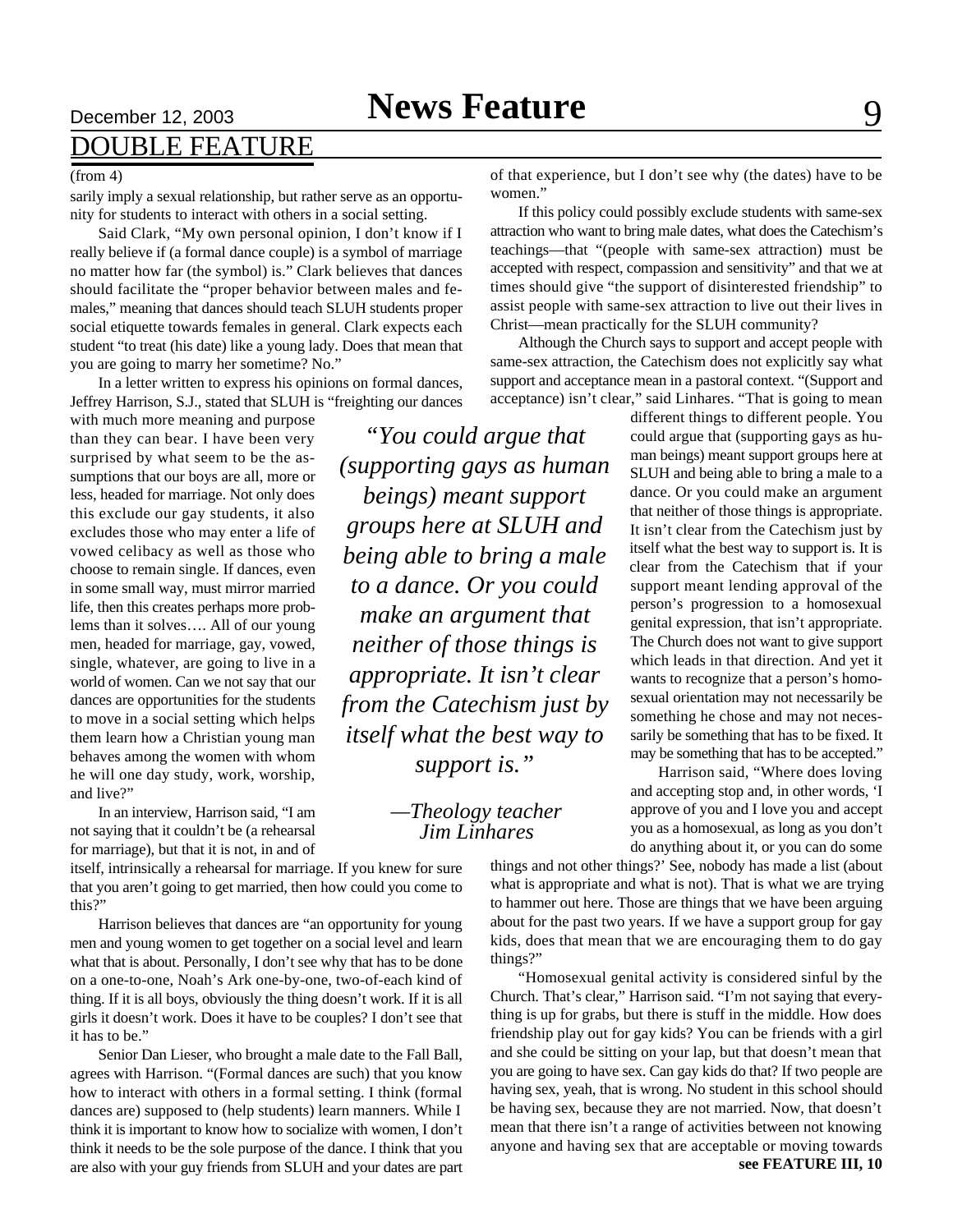# FEATURE III

(from 9)

unacceptable. Where are those for gay kids?"

The theology department approaches the issue of homosexuality based on the Catechism and Scripture. According to Boedeker, "Dealing with it from Church-based teaching, we support people who are finding themselves with same-sex tendencies but in no way support the acting out of those tendencies for their lifestyle. So we would be certainly be in keeping with what the Church teaches."

According to Boedeker, support would mean that the community would help students with same-sex attraction deal with their orientation and understand the nature of their attraction, and acceptance would mean that the community would love those students as human beings made in the image and likeness of God.

"If we had a student here who was alcoholic, we would certainly do what we could to support that person in any way to not give in to the temptation to drink alcohol," said Boedeker. "We are fully supportive of those people who find themselves with same-gender tendencies. We are in no way supportive of them acting on those tendencies."

Boedeker said, "Were those people to engage in (homosexual acts) we would say it is a disordered act, they are in a sinful situation, and we would support them in every way we could to remove themselves from that sinful situation through the sacrament of reconciliation, through psychological counseling, through whatever positive means of support we could give to them to overcome the temptations."

Lieser had a more general idea of acceptance, saying, "How do I think an average person should interpret (acceptance) in light of homosexuality? I think it means treating them the same way you

want to be treated. I mean that is really what Jesus taught: Love your neighbor as yourself; treat them the way you want to be treated. I just think that is the most important thing to remember. I don't think that you should treat them differently. 'Treat them with love and acceptance' basically says treat them like you should be treating them: like everybody else, they shouldn't be different."

Potentially, students could feel hurt by this dance policy, which leaves the school and the administration to figure out how to approach and support these students.

Linhares said, "What I would say to gay students who feel that they are being prohibited from going to SLUH dances (is), 'I understand how that must feel.' What I guess I would try to say to them is: can they step back from their own personal set of circumstances and see that what is at stake for the Church is the

*"I am saying that we need to do a lot more listening. We gotta start saying yes to something, and the easiest thing to say yes to is to let gay kids talk about themselves, about who they are, about what they are confused about..." —Jeff Harrison, S.J.*

institution of marriage. This isn't something we have come up with on our own, but which is a part of God's plan. Therefore, the Church cannot just walk away from that. It is a part of who we are as a community, what we believe has been revealed to us by God for the best destiny of the human family.

"The school, I think, would say to a gay student, we want to support you in the journey you have to make," said Linhares. "It is a difficult journey you have to make toward a happy, healthy life. It is not fair, but it is going to be complicated for you, harder for you. The homosexual student has to decide for him or herself whether (his or her) future is remaining in the Church…. It seems to me a gay student should expect support, guidance, acceptance, unconditional love (from the school). They should expect that if there are policies that are hard for them to accept or handle, that

> the school will be there to explain to them as best they can and not kind of sweep them aside, to be sensitive and caring and as inclusive as they can be of those students."

> In the Statement from the United States Catholic Conference of Bishops Committee on Marriage and Family, *Always Our Children: Pastoral Message to Parents of Homosexual Children and Suggestions for Pastoral Ministers*, published in 1997, the Bishops state that we should "strive first to listen," which according to Harrison, is what SLUH needs to do more of. "Where I think we have a problem at St. Louis U. High," said Harrison, "is that we rushed in and said everything before we have listened…. I am saying that we need to do a lot more listening. We gotta start saying yes to something, and the easiest thing to say yes to is to let gay kids talk about themselves, about who they are, about what they are confused about before we start coming up

with, "No! Dances are about marriage, and that means, da da da, sorry. We keep shutting doors; when do we open a door? I would really be in favor of not shutting any more doors until we open a few more. I think kids are getting the 'No, no, no' loud and clear and 'Be gay as long as you don't say or do anything about that.' I think that it is really dangerous."

Harrison believes doors were shut on students with same-sex attraction with the dance policy and the ending of the Ally program. "Maybe those doors need to be shut, but where are the open doors? Where is the love and acceptance? Where is the listening? I think that is what we are struggling with."

Lieser said, "I think that we should have a support group for homosexuals, bisexuals, transgender, questioning students, whatever, because it is really hard for a homosexual student to really **see FEATURE IV, 11**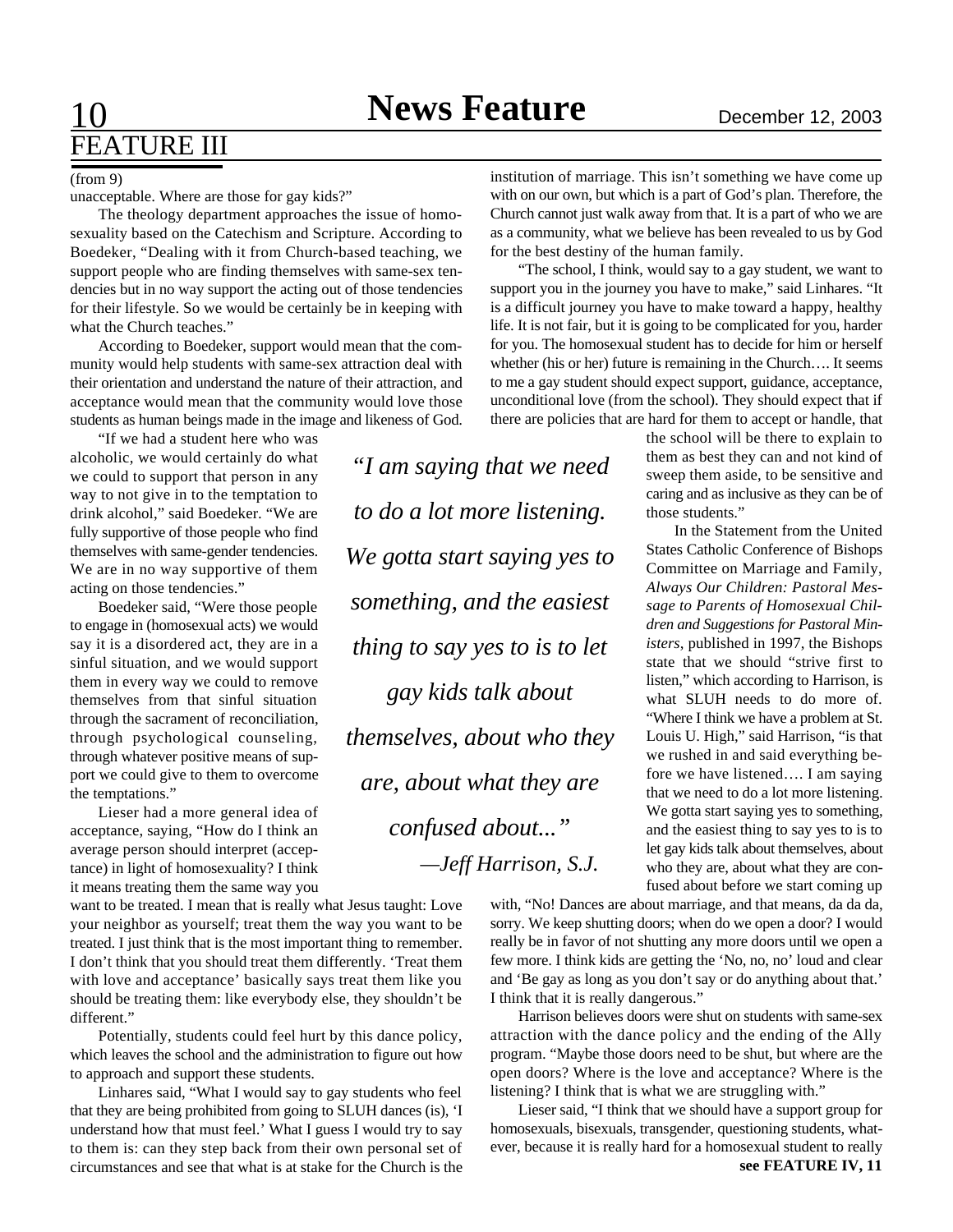## **News**

## Pecember 12, 2003 **Space 2003 Space 2003 Space 2003 Space 2003 Space 2004 Space 2004 Space 2004 Space 2004 Space 2004 Space 2004 Space 2004 Space 2004 Space 2004 Space 2004 Space 2004 Space 20** FEATURE IV

### (from 10)

fully develop himself because he is not able to talk about it, usually, with everyone else. I just think that a support group like this, just as we have STAR, I mean STAR is about alcohol and drugs and they make it clear that they are not judging you and they are not supporting this or that but they are just there to help. I think that something like that for the sexual orientation issue (is needed)."

When asked about his expectations from the school, Lieser said, "I expect the school to look out for all of its students, look out for the health and well-being for all of its students, and I expect the school to make a genuine effort to do what they can with this issue. It is an issue that a lot of students have, not being able to express themselves, their feelings, sad or depressed about these issues, and they feel alone. I expect the school to not be completely focused on appearances. I expect them not to be 'well, because people will think we are doing this or saying this, we can't do (a support group).' I think that is really stupid. If we know what the right thing to do is, we gotta do it. It doesn't matter what other people are going to perceive that to be."

As far as administrative policy is concerned, Clark said, "I am gonna love those gay students like I love my heterosexual students. I am gonna support them in any way that I can. I will not allow them to feel mistreated here."

Schenkenberg believes that SLUH has made a lot of progress as a result of the committee and faculty meetings.

"What has come out of this whole discussion are a lot of things that if they may have been done before, at least they now have been clarified and formulated for our community," said Schenkenberg.

Schenkenberg continued: "Those are things like our counseling department to look at what resources do they need to provide young people who have questions about sexual orientation; what resources do they have to provide parents, if parents are looking for something; what is our responsibility in a situation like that to our young people. So we have acquired resources. We have acquired books in our library. We have tried to educate our faculty and our student body to the fact that we have to be open and accepting and nurturing of all of our students, and you've heard the presentations we've done in the last year and a half on language and being alert to language that can be hurtful to other people.

"Will we continue to dialogue about this?" said Schenkenberg, "Of course. Will we continue to listen to what students want to say thoughtfully and respectfully? Yes."

# PIC OF THE  $\mathbf W$ eek



**Junior Paul Barker reads a poem to the crowd at last night's poetry night.**

## GERMANESE

#### (from 1)

19 goals to lead the team. His junior success carried over into this year as he more than doubled his scoring total from his sophomore year to end with 31 goals and 17 assists, highlighted with his overtime treble against Cape Central in the state semi-final.

The "Player of the Year" honor has brought a fitting close to his career at SLUH.

Every year a conference of coaches votes for their choices for the all-metro teams and the player of the year. However, this year, like many others, a vote was unnecessary.

"*Post-Dispatch* reporter Joe Lyons just said, 'Joe Germanese,' and there wasn't a vote," Martel said. Martel continued, "It was very unanimous.... Usually that's the way it happens. Very rarely is there a vote."

Martel felt that Germanese deserved the award. "Joe has always been focused on school and he's always been focused on being successful here at St. Louis U. High, and I think he did everything he possibly could."

Friend and fellow captain John Kornfeld said, "I was really happy for Joe.... He's a great guy. I know how hard he works for what he has."

Germanese felt pleased with the recognition. "I thought it was a pretty big honor," he said. "A lot of great players have won it in the past.... It's sort of elite company."

Germanese's honor comes only seven years after SLUH grad Taylor Twellman, '97, won the honor. Twellman went on to lead the MLS in scoring two seasons ago for the New England Revolution.

Martel said, "Taylor was more physical and had a more precise shot. Joe is more explosive. They're different players."

"It's a good individual award," said Germanese, "but you can't do it without a team. If you play for a team that isn't .500, you won't get anything like this."

Germanese has not decided where he will continue what promises to be a successful career. He is considering Indiana, Pennsylvania, and Vanderbilt Universi-

ties.